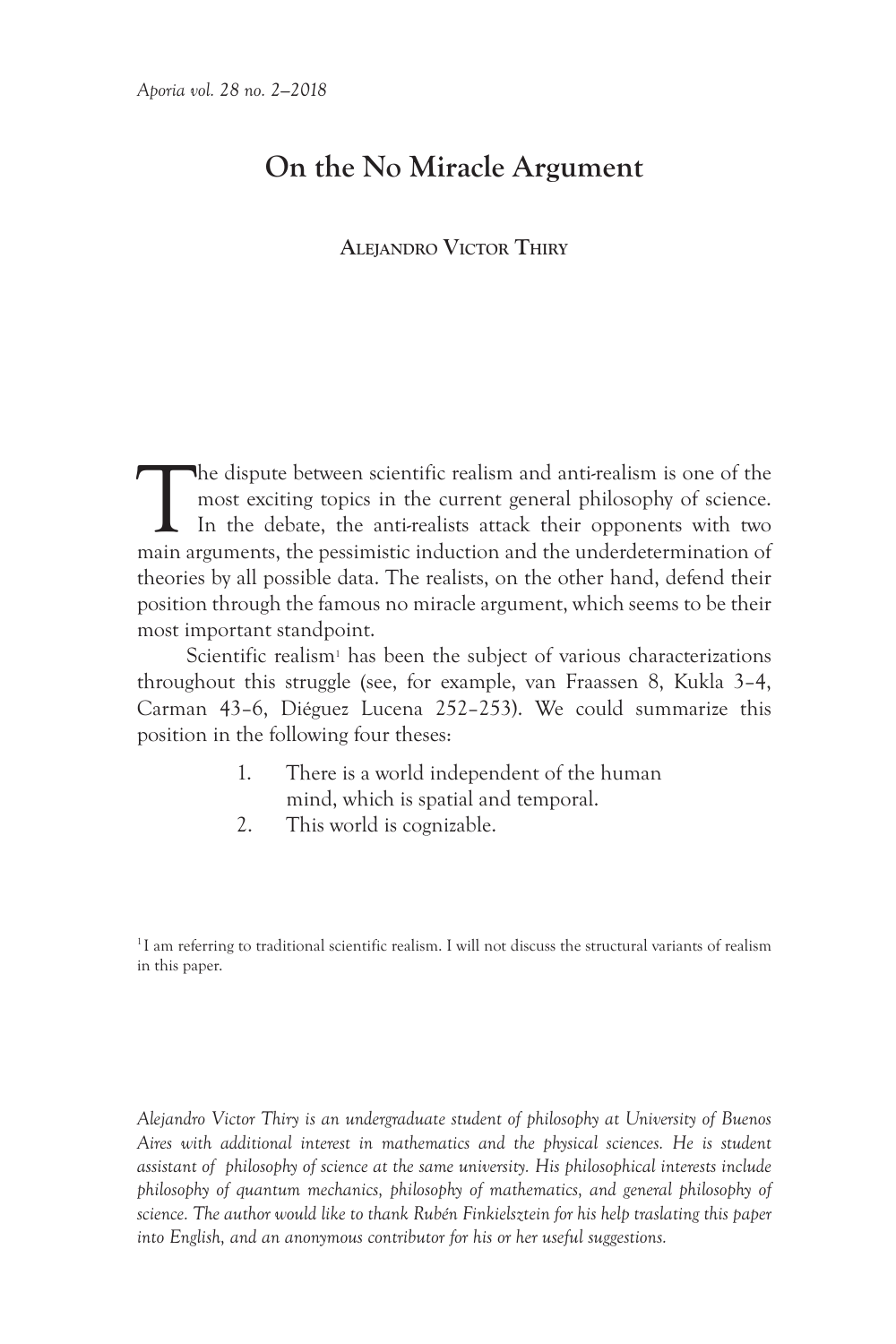- 3. The best scientific theories are such that their theoretical terms refer.
- 4. These theories are true or approximately true.

In this paper, I will expose two reconstructions of the no miracle argument and will make a criticism of it, so that the realistic approach will be seriously questioned.

## **§1 - Posing the problem**

First of all, I would like to clarify that I adhere to an anti-realist position. I think, as I tried to show elsewhere (Thiry), that there are no good reasons to ensure that our best theories satisfy theses 3 and 4.2 But then a series of questions arise, namely, How do we explain the success of science? How is it that with false theories it is possible to account for the phenomena observed or produced and from them create advanced technology? We could pose the following dilemma: Is it by miracle that we can formulate successful (yet false) theories or is there no choice but to embrace scientific realism and consider that our best theories are true or that they approach the truth? I will try to show that it is not necessary to opt for either of the two horns of this dilemma, i.e., I will try to show how it is possible that certain theories, although false, can be successful and also, that their success is not miraculous.

This approach leads us to consider one of the best arguments of the realists, specifically, the already mentioned no miracle argument. One of its formulations was given by Putnam (1975). For this philosopher, realism "is the only philosophy that does not make the success of science a miracle" (Putnam 73). Thus, a way to reconstruct the argument would be the following:

- (P1) If the best theories are not true or approximately true then their success is due to a miracle.
- (P2) Miracles do not exist.
- (C) The best theories are true or approximately true.

It is clear that this is valid reasoning since it is a case of Modus Tollens. To avoid the conclusion, my goal will be to show in paragraph three that P1 is false, i.e., I will show an example of a theory that is neither

<sup>&</sup>lt;sup>2</sup>To be honest, I also have serious doubts about 1 and 2. However, I will not analyze these points in this work.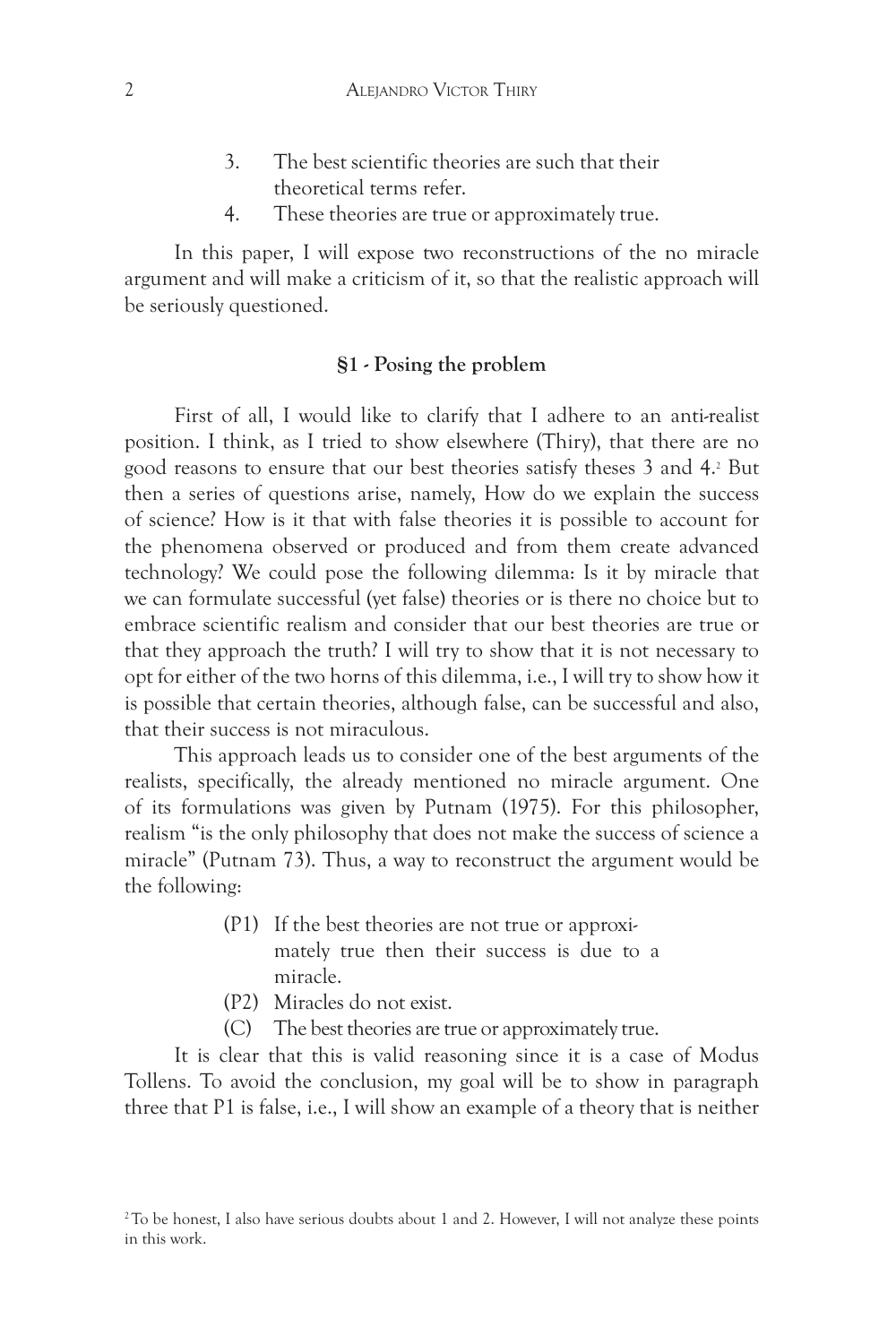true nor approximately true and yet it is not due to a miracle that it has been successful, but its success is due to other reasons that I will develop later. That way, I will reject the two horns of the previously formulated dilemma by proposing a third way. Before I do, I will present my point of view using a thought experiment.

#### **§2 - A thought experiment3**

Let us suppose that some magnitude y depends on another magnitude *x* according to the equation  $y = e^x$  (where 'e' is Euler's number, which is irrational and is approximately equal to 2.71828182). Let us also admit that scientists *do not know* that *y* depends on *x* in this way. Let us also suppose that in a certain period the two magnitudes (*x*, *y*) have been measured with their respective measurement errors and that the following data has been obtained:

| $x_1 = 0 \pm 0.1;$    | $y_1 = 1 \pm 0.3$    |
|-----------------------|----------------------|
| $x_2 = 0.25 \pm 0.1;$ | $y_2 = 1.28 \pm 0.4$ |
| $x_3 = 0.5 \pm 0.1;$  | $y_3 = 1.64 \pm 0.6$ |

At that time, researchers proposed some theory, with their respective principles, unobservable entities, etc., deducting from this theory that the formula that gives the dependency of *y* respect to *x* is:

(I) 
$$
y = 1 + x + x^2 / 2
$$

This formula is in accordance with the experimental data, taking into account measurement errors, since if we replace *x* by 0 in the formula (I), we obtain  $y = 1$ , in accordance with the measured data; if  $x = 0.25$ , we get from  $(I)$   $\gamma$  = 1.28125, also according to the measurement, and finally, if  $x = 0.5$ , we obtain  $y = 1.625$ , also in the line with the empirical data.

Let us now consider that the scientists who work on this theory decide to make some novel predictions:

> (II) If *x* = 1, then *y* = 2.5 (III) If *x* = 1.5, then *y* = 3.625

Imagine that one hundred years pass before it is possible to experimentally reach the corresponding values of *x*. After that period, the pertinent measurements are made and the following data is obtained:

<sup>&</sup>lt;sup>3</sup>The article by Paul Hoyningen-Huene (2011) contains a highly technical exposition with some ideas similar to the ones developed here.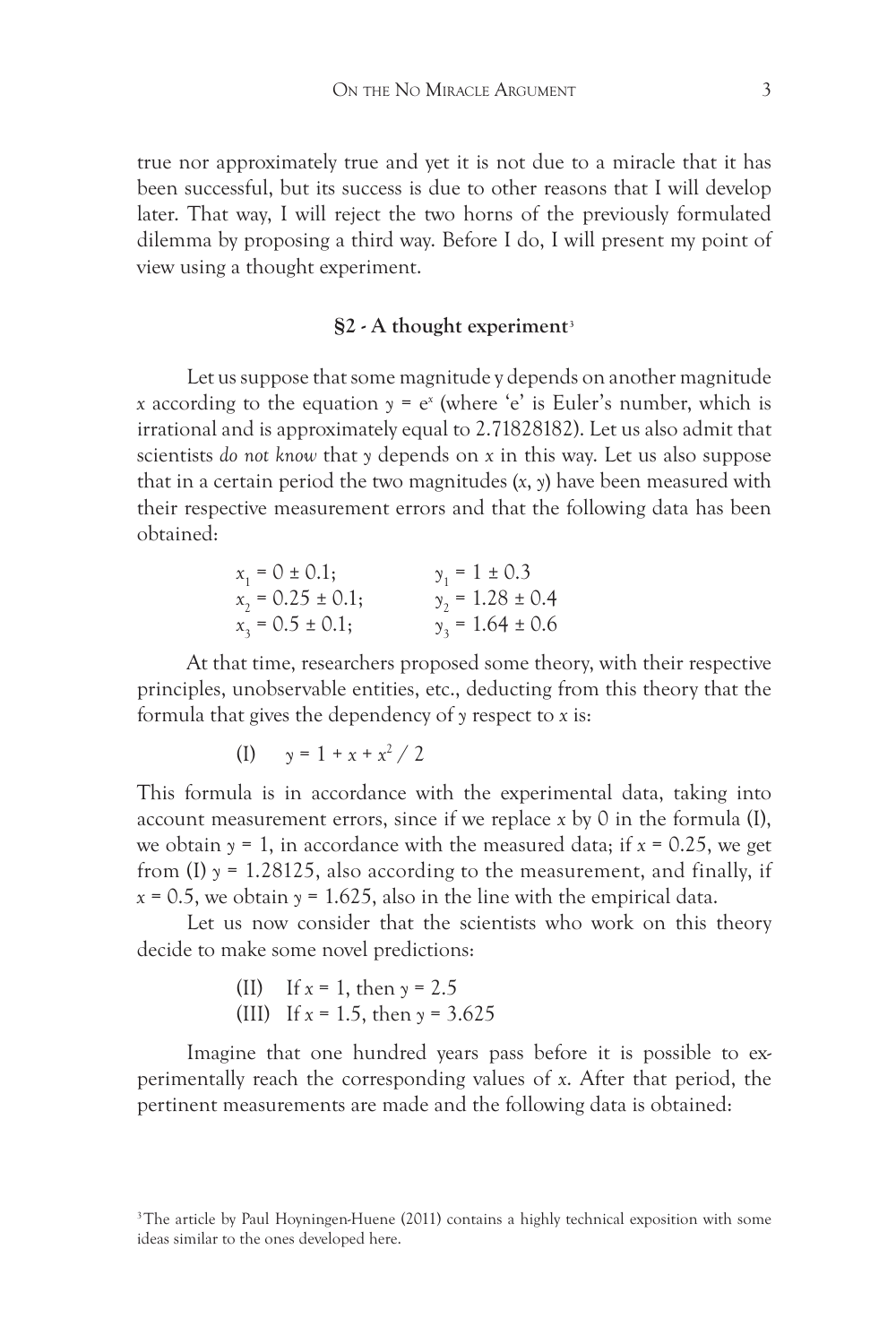(IV) 
$$
x_4 = 1 \pm 0.3
$$
;  $y_4 = 2.71 \pm 0.4$   
(V)  $x_5 = 1.5 \pm 0.2$ ;  $y_5 = 4.48 \pm 0.9$ 

It is clear the predictions (II) and (III) agree with the measurements (IV) and (V). Suppose now that researchers continue obtaining novel and successful predictions for another hundred years. What would a scientific realist say after this? That our theory has made novel predictions and that, as these have been confirmed experimentally, we must conclude that our theory is approximately true and that its theoretical terms refer. It would be very strange, a realist would think, that for two hundred years we have been able to make successful predictions with our theory and that it was completely false and that we have found it by pure miracle.

But note that for higher values of *x*, the differences between the value given by e*<sup>x</sup>* and formula (I) are increasing. So for example, if *x* = 10, e10 is approximately equal to 22026, but equation (I) gives:  $\gamma = 61$ ; if  $x = 20$ , we obtain as an approximate value of  $e^{20}$  the number 485,165,195, but (I) gives the value 221; and so on for larger values of *x*. Thus, when those values of *x* can be reached experimentally, the measurements of the variables (*x*, *y*) will differ from the predictions made by the formula (I), and the theory in question will no longer successfully pass the empirical tests.

What is the moral of all this? We can formulate theories that fit the experimental data obtained previously, that make novel predictions, that these predictions are confirmed . . . and yet the theory can be false. But how is it possible that a theory makes successful novel predictions and that it is false? The point is that the first predictions of the theory of the example were within the range in which the numerical values of the formula (I) were similar to the numerical values of the supposed true equation  $y = e^x$ , and for this reason the predictions were fulfilled. It is possible that this situation is maintained for a long time but, after a number of years, scientists may be able to reach higher values of the variables *x* and *y* for which predictions no longer hold. Furthermore, the difference between two theories could lie not only in the accuracy of their predictions, but it could be the case that the ontologies proposed by each of them are completely different.

In this way, we have that it was not by miracle that the predictions were fulfilled, but neither was it because the theory corresponding to the formula (I) is true or approximately true. The same can be held for our best theories and hypotheses, at least those that are expressed by mathematical equations.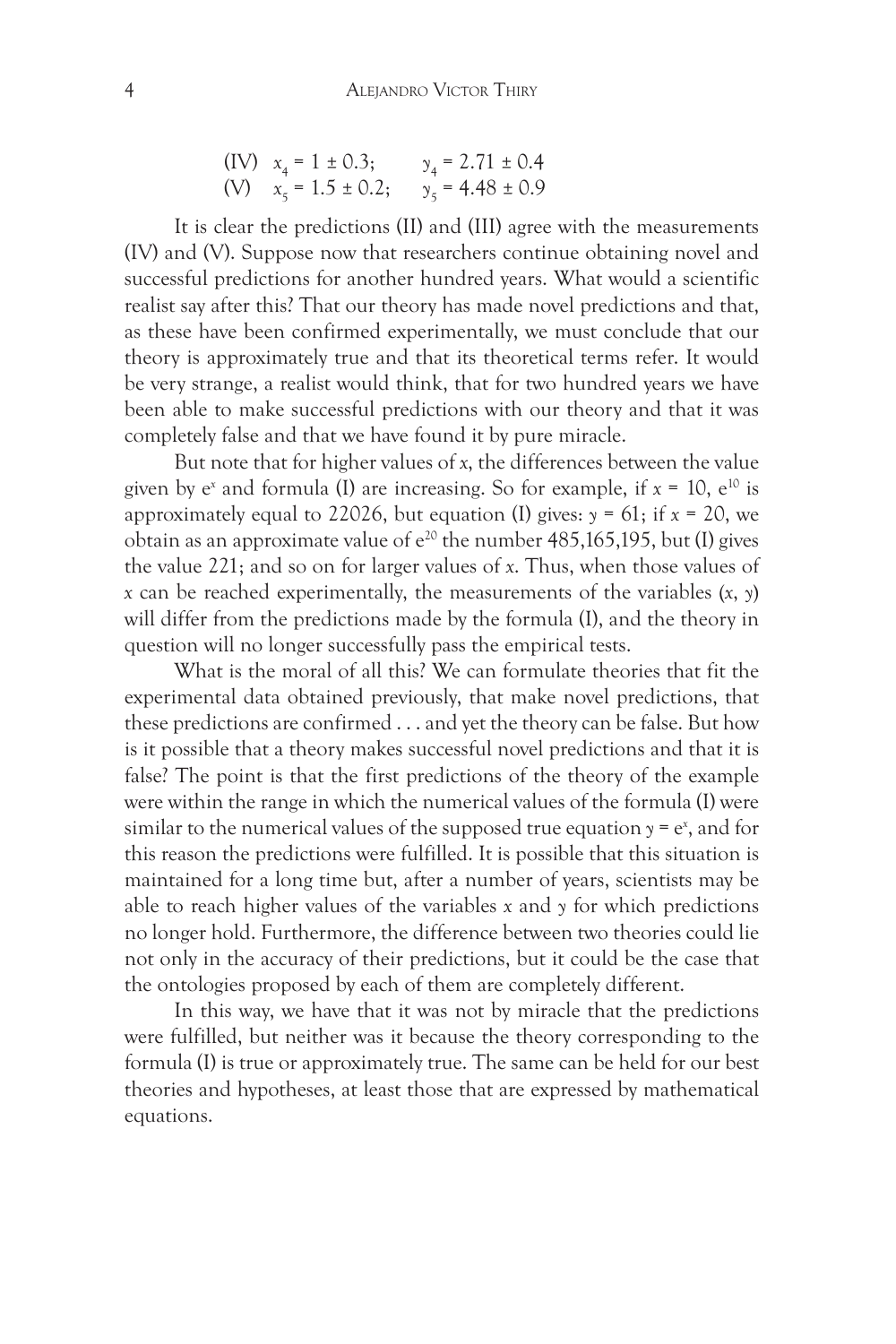#### **§3 - A real case**

According to Newtonian mechanics, the inertial mass of a material object ("quantity that measures how much acceleration the unit-mass-body has when it is interacting with the given object") (Roederer 71), does not depend on the speed of the object. But, according to the theory of relativity, the mass of a body depends on the speed of the body in relation to a system of reference S, and it satisfies the formula [Feynman-Leighton-Sands 15–1]:

$$
m = m_{r} / [ \sqrt{(1 - v^2 / c^2)}]
$$

where  $m_{\rm r}^{\rm}$  is the mass of the body at rest in relation to a system of reference *S*, *v* is the speed of the body in relation to *S*, *c* is the speed of light in vacuum (approximately equal to 300,000 km/s). From that equation we obtain that  $m$  is approximately equal to  $m_{\nu}$ , remaining almost constant, if  $v$ is much slower than *c*, for example, if *v* is less than 1% of *c*.

Then, (A) if the theory of relativity (special and general) is true, we should consider Newton's mechanics false, given that Newton states, for example, that space and time are absolute, whereas Einstein considers them to be relative. That is, if a metal bar measures 1 m in relation to a system of reference *S*, it could measure 10 cm in relation to another system *S*', moving in relation to *S*, according to Einstein (Bunge 14). However, in Newtonian mechanics, the bar will measure 1 m in any system of reference. Something similar happens to elapsed time in *S* and *S*'. For relativistic mechanics, the elapsed time depends on the system of reference, and for Newtonian mechanics, it does not. There are other differences between the two theories: in relativity, space-time is described by Riemannian geometry and, by contrast, in Newtonian mechanics, space and time are described by means of Euclidean geometry; in Newtonian mechanics, the force of gravity acts at a distance, but according to Einstein, gravitational phenomena are explained through slopes in space-time produced by massive bodies; etc. The two theories cannot both be true at the same time (but they can both be false). They are logically incompatible with each other.

Currently, Einstein's theory is empirically adequate, and Newton's is not. So, how do we explain how Newton's mechanics had been successful for more than two hundred years? Was it by miracle? Was it because it was approximately true? Newton's mechanics cannot be considered nearly true if Einstein's theory is true, given the remarkable differences between the two theories. Its success can be explained by the following, which in no way appeals to miracles, but is based on facts:

In Newton's time, all the mobiles traveled at much less than 1% of the speed of light (that is, at much less than 3000 km/s). At these speeds,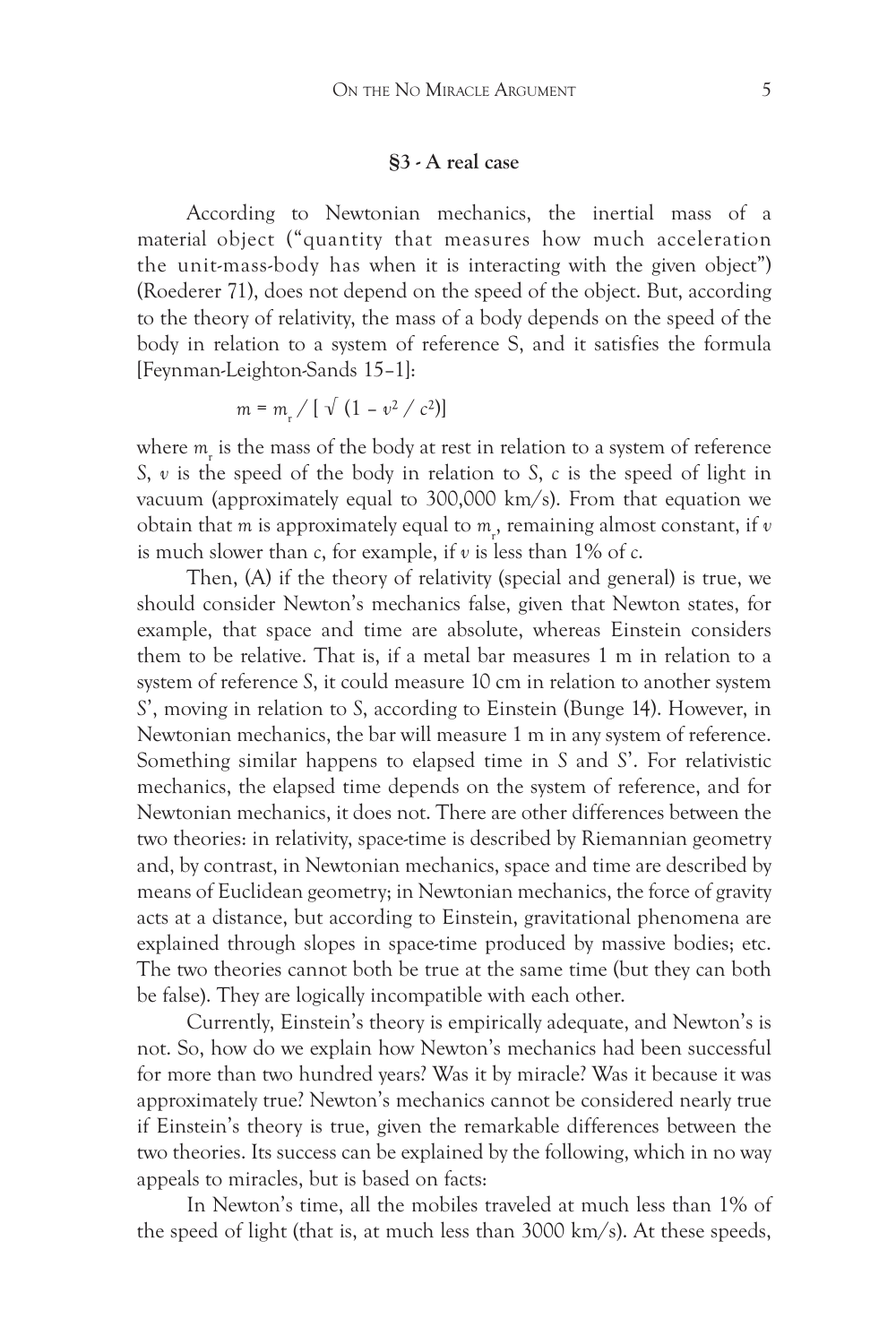the numerical values provided by the equations of classical mechanics approximate the numerical values provided by relativity. Thus, the empirical data of that time confirmed Newton's mechanics for many years. This was the reason for the Newtonian theory's predictive success, and not a miracle. If the speeds reached in the seventeenth century had been greater, the inadequacy of Newton's theory would have been noticed in that century. Newton's mechanics were perfectly suitable for the data of his time and even accurately predicted values for many subsequent years, and thus appeared successful. But this does not imply that its success was due to a miracle or that it was nearly true.

That is not the only example that can be cited, for this kind of situations has happened on various occasions throughout scientific history, e.g. Wien's formula for the radiation of a black body versus Planck's formula, (Pérez Izquierdo 56–59). Ancient theories yielded certain numerical values that were later confirmed by experimentation, but this does not imply in any way that such theories are approximately true. These ancient theories have been contrasted under certain experimental conditions (for example, at low speeds in the case of Newtonian mechanics) and have been confirmed. And for that reason they have been considered successful. But when the range of values of the measured variables is extended or when new phenomena are discovered, we no longer have any guarantee that these theories will pass the experimental tests or that they will be able to account for the new empirical data. The truth could be very different.

(B) Let us now consider this other possibility: what would happen if the theory of relativity were false? In this case, a theory *T* not yet formulated could be true, such that the numerical results of *T* and Newtonian mechanics are very similar at low speeds. And, from here, the previous analysis is repeated *mutatis mutandis*.

What could be affirmed is that the numerical values of our theories are increasingly closer to the real values . . . but it could happen that the ontologies proposed by our theories are completely different from the real ontology and, thus, there are no guarantees that our theories are approximately true or that their theoretical terms refer.

# **§4 - The argument of non-miracle and the inference to the best explanation**

Another way to present the no miracle argument is by relating it to the inference to the best explanation. According to Psillos (1999) "The realist claim is that accepting that successful scientific theories describes truly (or, near truly) the unobservable world best explain why these theories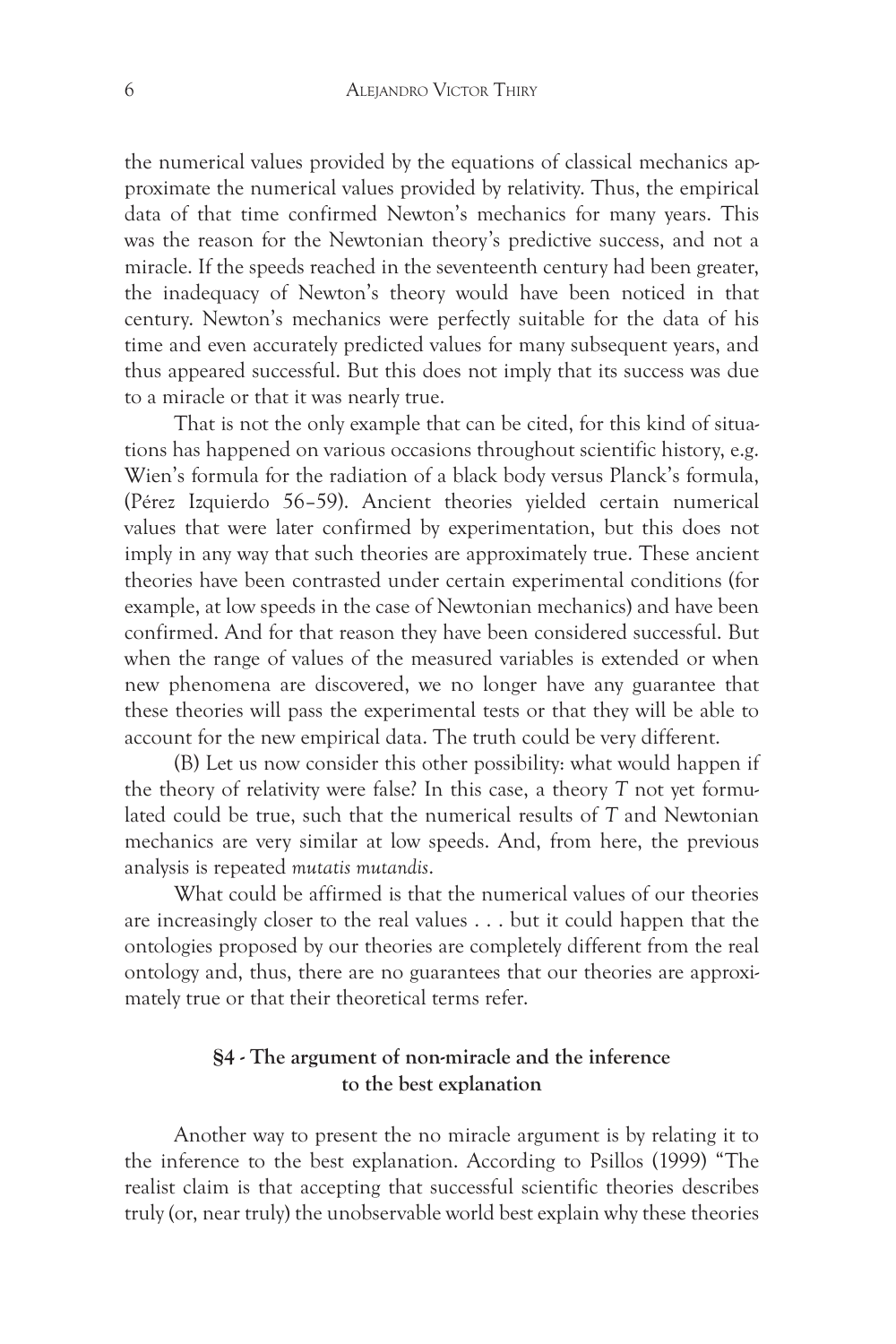are empirically successful" (69).<sup>4</sup> This author goes on to assert that "NMA<sup>5</sup> intends to conclude that the main theses associated with scientific realism, especially the thesis that successful theories are approximately true, offer the best explanation of the explanandum"(Psillos 69).

If we consider that one way of presenting the inference to the best explanation is the following,<sup>6</sup>

- (P1) *q* is the best explanation of *p*
- (P2) *p*
- (C) *q*

We could give a new formulation of the argument of no miracle:

- (P1) The approximate truth of the theories  $T_{1}$ ,  $T_2, \ldots, T_n$  is the best explanation that they are empirically successful
- (P2)  $T_1, T_2, \ldots, T_n$  are empirically successful
- (C)  $T_1, T_2, \ldots, T_n$  are approximately true.

Now, it is clear that the argument I presented in §§ 2 and 3 directly attacks (P1) by showing that it is false that the best explanation of the success of the theories is that they are approximately true. Indeed, in those paragraphs I have given another explanation of the empirical success of theories as good as the assumption that they approach the truth. In this way, the inference to the best explanation loses its strength by not being able to conclude that  $T_1, T_2, \ldots, T_n$  are approximately true.

## **§5 - Final considerations**

I have tried to show that although it is not by miracle that certain theories and hypotheses are successful—namely, those expressed through equations—it is also not because they approach the truth. The reason for their success is due to the fact that for a certain range of its variables, the predicted numerical values are similar to the numerical values of the true equations. And this situation can be maintained for many years and even centuries. But, after a certain period of time, experimental scientists can

<sup>4</sup>Redlined in the original.

<sup>5</sup>No miracle argument.

<sup>6</sup>See Frost-Arnold, Greg (2010).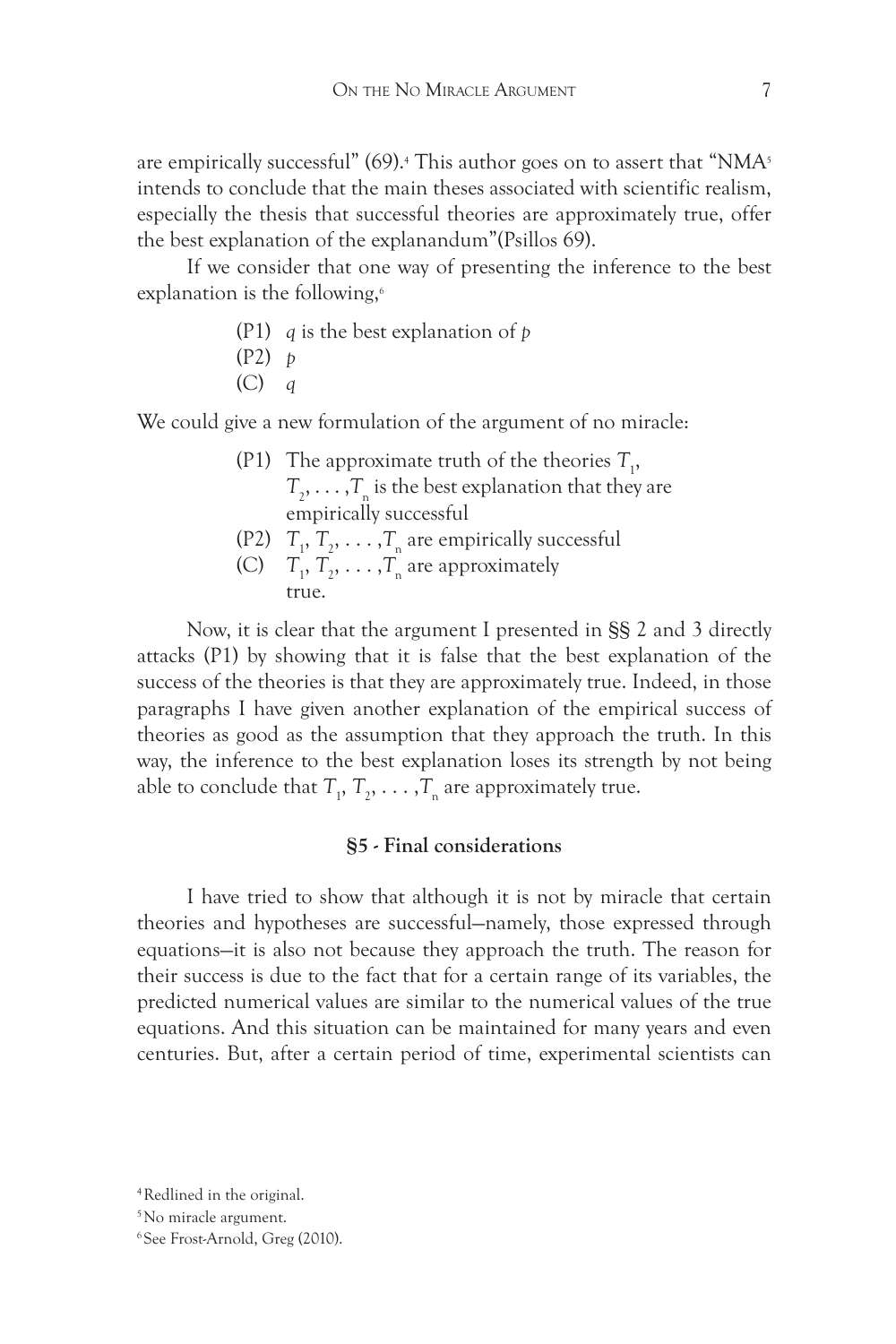expand the range of values of the equations reached and it can happen that the theories and hypotheses in question are no longer confirmed.

One could continue insisting with the approach to the truth affirming that the old theories are a limit case of the new ones. Those arguing in this manner forget that a theory is much more than the numerical value provided by its equations because it involves a whole ontology proposal and new theories, usually, not only differ in the values of the equations but also in that ontology. It is enough to think about the great ontological difference between, for example, Ptolemaic and Keplerian astronomy or between Newton's physics and Einstein's.

I think I have shown that scientific realists have lost their best argument, that of the no miracle, in their attempt to show that our best theories are approximately true and that their theoretical terms refer. It only remains to embrace a healthy skeptical position with respect to the thesis of realism.